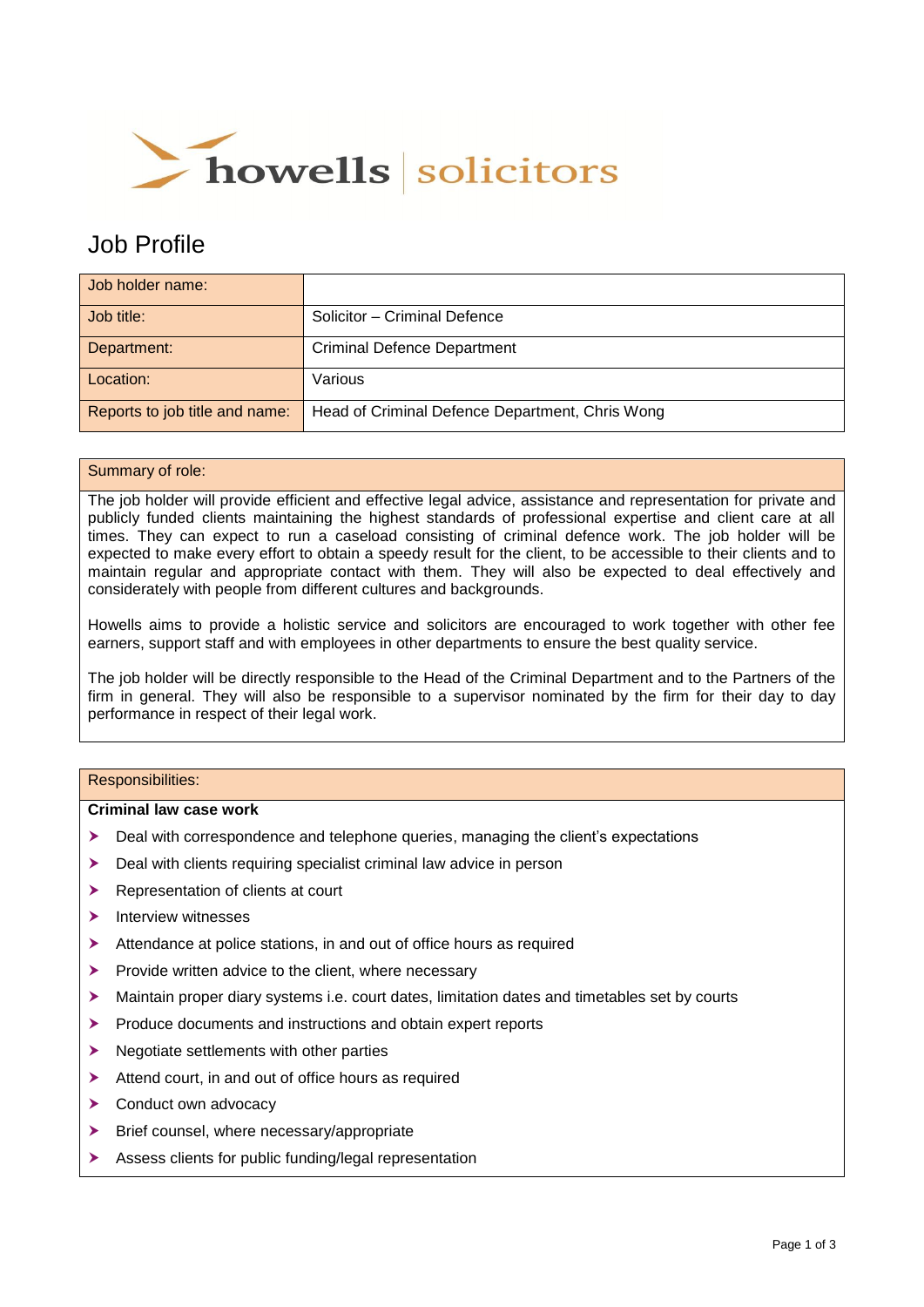- Submit interim and final bills on a regular basis
- Eliaise with the Legal Aid Agency on cases as necessary

#### **Miscellaneous**

- $\triangleright$  Keep up to date with changes in the law and procedures
- Achieve/maintain police station accreditation
- Achieve/maintain duty solicitor accreditation
- $\blacktriangleright$  Deal quickly and efficiently with clients
- **Ensure that cases are conducted in accordance with SRA guidelines and that the regulations and** procedures of the Legal Aid Agency are adhered to in respect of publicly funded matters and the Legal Aid Agency Specialist Quality Mark Standards.
- > Maintain confidentiality
- **>** Meet chargeable time and financial targets, as agreed with the Partner
- Attend meetings and training sessions, where relevant to the job holder's work
- Manage own continuous professional development

The job holder will be expected to carry out any other tasks as reasonably delegated to them.

#### Skills and capabilities

- Communication written and spoken, active listening
- Problem Solving
- Ability to develop relationships
- Computer Literacy
- Ability to work as part of a team
- Ability to work on own initiative
- Ability to lead a small team
- Understanding of the firm's business and the marketplace
- Role model best practices

#### **Competencies**

These describe how a person is expected to carry out their particular role. They do not describe what a person does. Achieving higher level competencies indicates that all preceding levels are being demonstrated.

The Competency Framework document has full details of the how each competency is demonstrated. To meet the competency level expected the role holder must be meeting all the behavioural indicators of the levels preceding it.

| Competency                          | Competency level<br>expected to fully meet<br>the requirements of the<br>role |
|-------------------------------------|-------------------------------------------------------------------------------|
| Communicating and influencing       | 3                                                                             |
| Managing and developing performance | 2                                                                             |
| Decision making                     | ာ                                                                             |
| Planning and organising             | 2                                                                             |
| Problem solving                     | 3                                                                             |
| Expertise                           | າ                                                                             |
| Accuracy and quality                | 3                                                                             |
| Drive for achievement               |                                                                               |